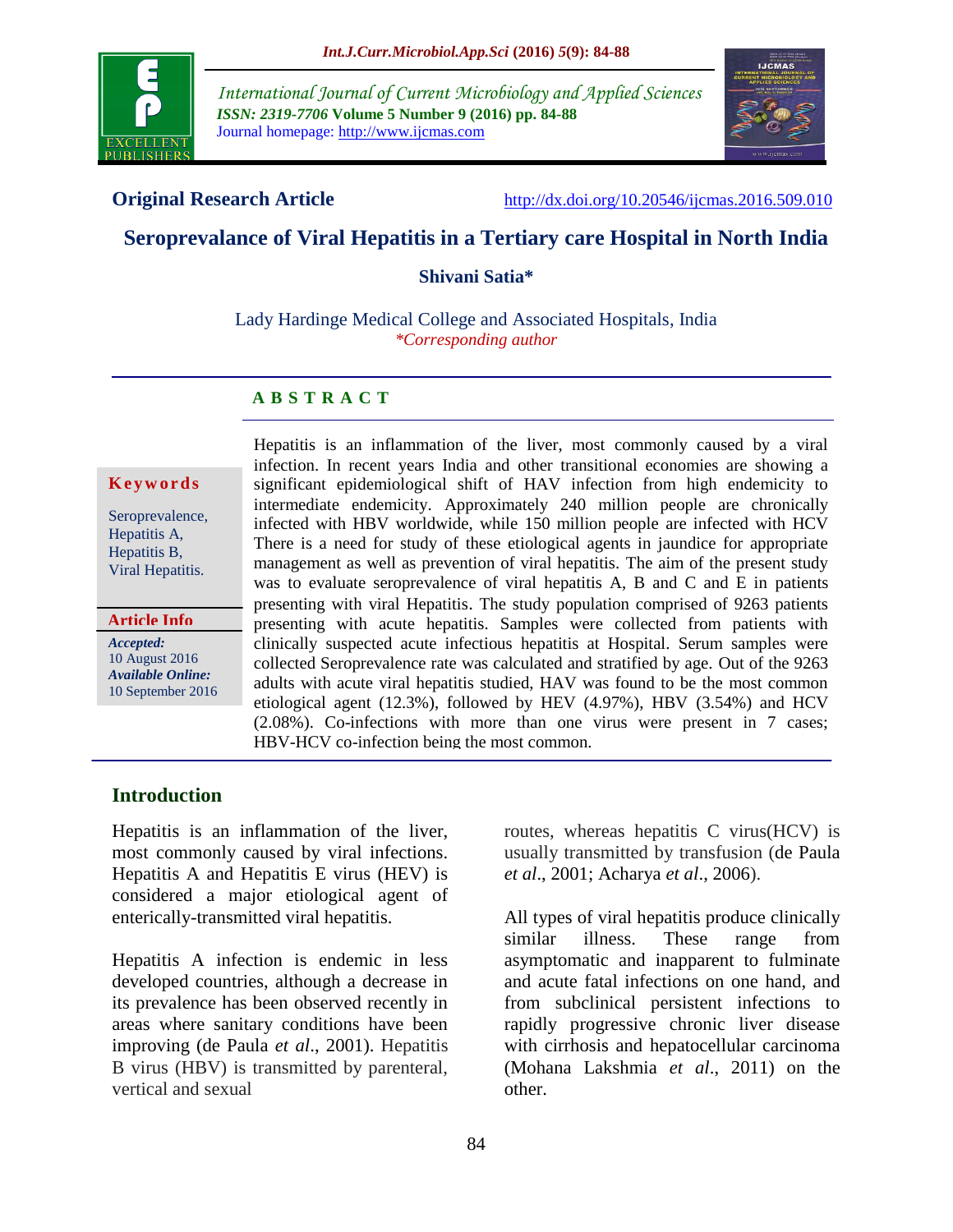Areas of the world can be characterized as having high, intermediate and low endemicity for hepatitis A. In recent years India and other transitional economies are showing a significant epidemiological shift of HAV infection from high endemicity to intermediate endemicity (Elisabetta Franco *et al*., 2012).

According to the World Health Organisation (WHO), approximately 240 million people are chronically infected with HBV worldwide, while 150 million people are infected with HCV (Rachna Behal *et al*., 2008).

There is a need for study of these etiological agents in jaundice for appropriate management as well as prevention of viral hepatitis. Since there is paucity of data regarding seroprevalence of viral hepatitis in North India therefore, this study was undertaken to determine the prevalence of hepatotropic viruses among patients presenting with viral hepatitis.

#### **Materials and Methods**

This prospective study was conducted in the Department of Microbiology at Lady Hardinge Medical College*,* which is a tertiary care hospital in Northern India, from January 2013 to August 2015. Samples were collected from patients with clinically suspected acute infectious hepatitis at Hospital. Serum samples were collected from 9263 patients.

The material collected was whole blood using sterile disposable syringes under aseptic precautions. 5ml of blood was withdrawn by venepuncture, and it was collected in a sterile test tube without adding any anticoagulant. Serum was separated and stored at −20°C until tested. The serum samples were tested by using ELISA Kits

for the following viral markers.

Hepatitis B virus surface antigen (Biorad ELISA HbsAg)

IgM antibodies to Hepatitis A virus. (DRG Diagnostics HAV IgM).

IgM antibodies to Hepatitis E virus. (MBS SRL HEV IgM).

Antibody Hepatitis C virus. (Biorad ELISA Anti HCV

The optical density (OD value) value was taken in ELISA reader and cut off value was calculated as per manufacturers guidelines. All serum samples having antibody index above 1.1 were considered positive and those below 0.9 were taken as negative.

### **Results and Discussion**

A total of 9263 patients were evaluated. Of the 9263 patients, 1906 were children, and 7357 were adults. Table 1 refers to the general characterization of the sample, with the population distribution according to age.

Out of 9263 patients, viral aetiology was confirmed in 622 (6.7%) cases while in 8641 (93.2%) cases no hepatitis virus could be detected. Hepatitis A virus was found in the maximum number of cases (12.3%), followed by HEV (4.97%), HBV (3.54%) and HCV (2.08%).

Table 2 compares seroprevalence of viral hepatitis in children and adults.In children hepatitis A showed the highest seroprevalence (31.92%) followed by HBV (4.09%) while in adults hepatitis E had the highest seroprevalence (6.5%), followed by HBV (4.03%) and HCV (2.13%).

Table 3 shows the age-specific prevalence of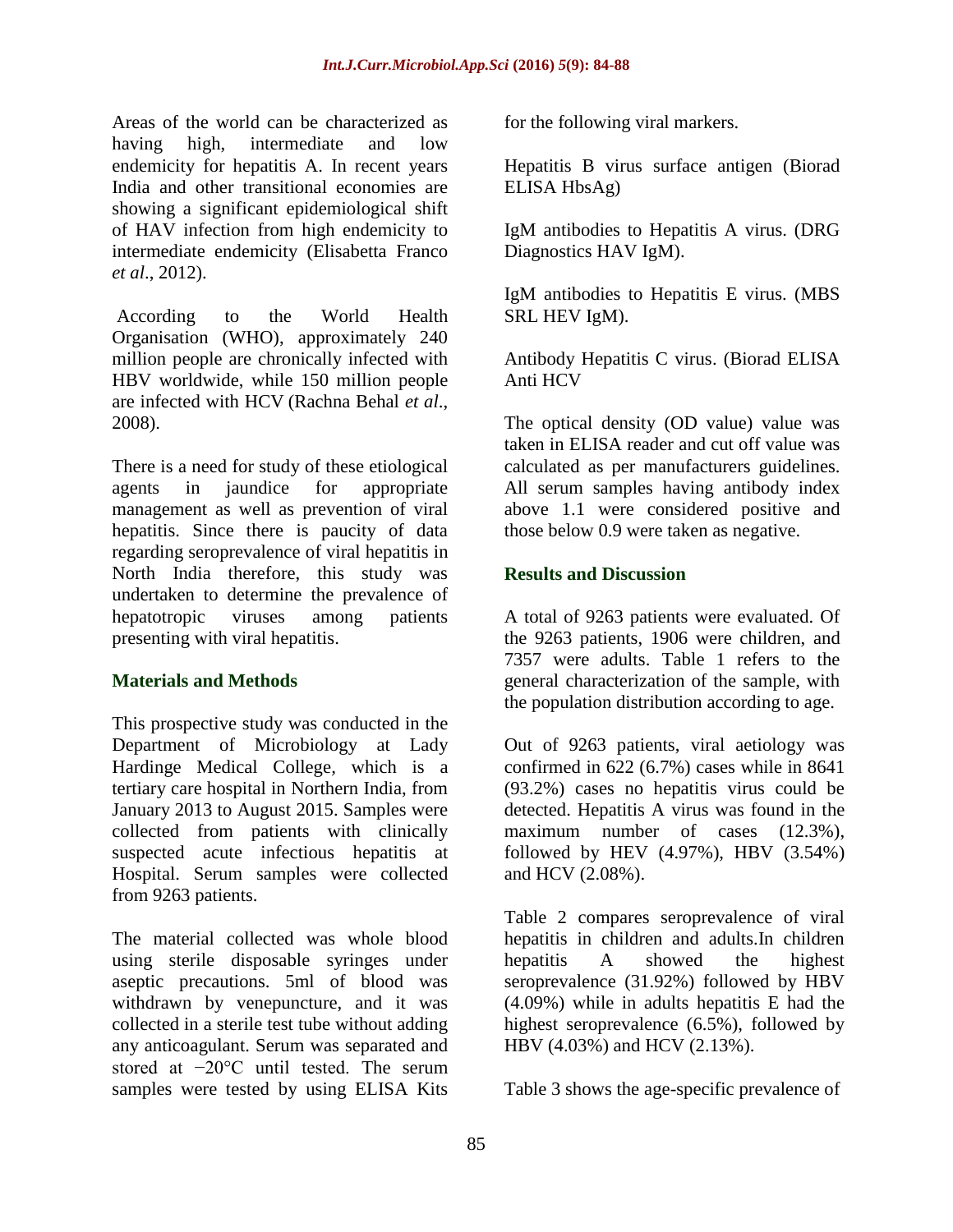parenterally-transmitted hepatitis viruses (HBV and HCV). There was a strong trend for increasing HBV infection rate with increasing age. High rates of HBV infection were seen in 51-60 years (9.32%) and above 60 years (14.1%). The age-specific seroprevalence of HCV increased with age, with the highest prevalence at the above 60 years (8.39%) followed by 51-60 years (1.3%) and 1-10 years (1.3%) respectively.

Highest prevalence of HAV and HEV was seen in the age group of 1-10years (39.62%) and 21-30 years respectively. Infection with more than one virus was detected in 7 cases, the most common being HBS and HCV co-infection in 3 cases. Co-infection of HEV with other viruses was present in 3 cases (1) case of HEV with HCV and 2 cases of HEV with HAV).

The present study was conducted to evaluate the seroprevalence of Hepatitis A, B, C and E viral markers among children and adults. In our study, HAV (12.3%) was identified to be the most common cause of acute hepatitis followed by HEV  $(4.9\%)$ , HBV  $(3.54\%)$  and HCV(2.08%). Similar finding have been reported by P. Jain (Jain *et al*., 2013) HAV (26.96%) was identified as the most common cause of acute hepatitis followed by HEV (17.97%), HBV (16.10%) and HCV (11.98%).

In our study Hepatitis A virus was commonest etiological agent in children (31.9%) whereas HEV (6.3%) was the commonest etiological agent among adults. In other studies Lakshmi *et al.,* (2011) from South India reported seroprevalence of HBV as the commonest cause of viral hepatitis in adults followed by HEV (29.8%). In our study prevalence of Hepatitis A in children was found to be 40.5%. whereas Tandon (Tandon*et al*., 1984) and panda (Prakash *et al*., 1998) reported higher incidence of hepatitis A in children, 67% and 55.8%

respectively. Kazemi (Seyed *et al*., 2007) *et al.,* in Iran reported high incidence of HAV 44.3% in children. The high prevalence rate of hepatitis A in children is attributed to their susceptibilities to infection due to poor hygiene, overcrowding and poor sanitary conditions, when there is abundant shedding of HAV in the faeces.

Seroprevalence of hepatitis B virus infection is low in our study (3.54%) when compared to other studies by P. Jain  $26.96\%$ <sup>6</sup>. LiviaMelo Villar (LiviaMelo *et al*., 2014) from Brazil reported HBV infection 1.8%, Karatekin *et al.,* from Turkey reported 3.8%. Wanga B reported the overall seroprevalence of HBV 6.1%.

In age wise incidence lowest seroprevalence of Hepatitis B was seen in 0-1years age group which indirectly indicates the low incidence of vertical transmission of hepatitis B infection. The successful introduction of the HBV vaccine into the National Immunization Program in India has had a great impact on the prevalence of HBV markers among children. The results of the present study showed that universal vaccination of infants has contributed directly to the reduction in the prevalence of HBV.

The peak prevalence of hepatitis B and Hepatitis C was observed in the older age groups, above 50 yrs. Higher prevalence in older age groups may be attributed to iatrogenic factors including vaccinations by the use of unsterilized kits, transfusion of unscreened blood, and etc. Further the trend of immunization against hepatitis-B has been introduced in the recent few years. Therefore the older age group population having a higher prevalence of HBs Ag de in our study is presumptively due to lack of immunization against the disease in their time.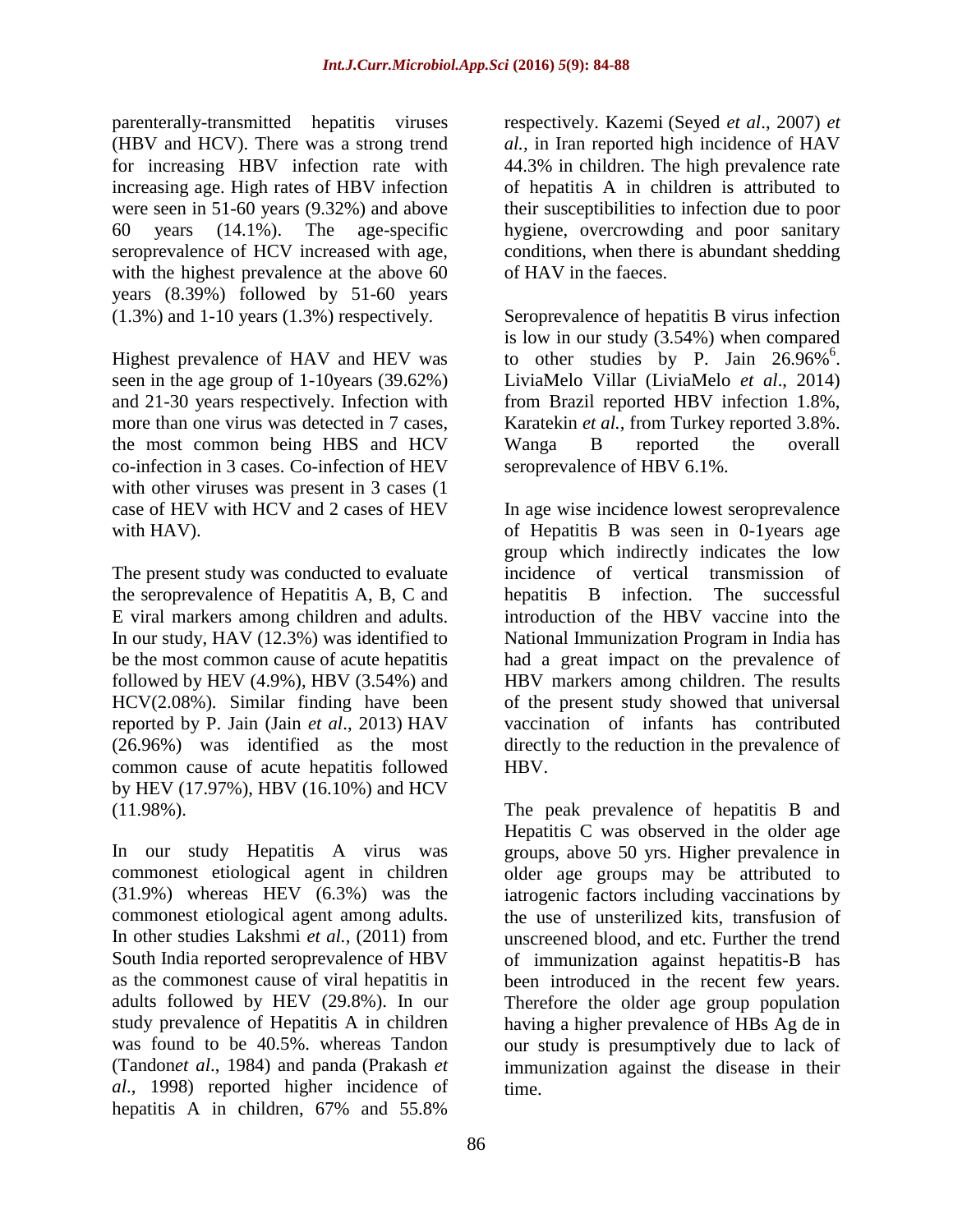| Age group    | <b>No. of patients</b> |
|--------------|------------------------|
| $0-1$ yr     | 153 (0.99%)            |
| $1-10$ yrs   | 874 (7.4%)             |
| $11-20$ yrs  | 879 (22.3%)            |
| $21-30yrs$   | 4027 (46.7%)           |
| $31-40$ yrs  | 1885 (20.3%)           |
| $41-50$ yrs  | 829 (8.9%)             |
| 51-60yrs     | 354 (3.8%)             |
| Above 60 yrs | 262 (2.8%)             |
| Total        | 9263                   |

|  |  |  | Table.1 Number of patients in different age groups |  |
|--|--|--|----------------------------------------------------|--|
|--|--|--|----------------------------------------------------|--|

| <b>Table.2</b> Seroprevalence of viral hepatitis in children and adults |  |  |  |  |  |  |
|-------------------------------------------------------------------------|--|--|--|--|--|--|
|-------------------------------------------------------------------------|--|--|--|--|--|--|

| <b>Viral Hepattis</b> | <b>Children</b> | <b>Adults</b> |
|-----------------------|-----------------|---------------|
| <b>HRV</b>            | 4.09%           | 4.03%         |
| <b>HCV</b>            | 1.8%            | 2.13%         |
| <b>HAV</b>            | 31.9%           | 4.43%         |
| HEV                   | 1.2%            | 6.3%          |

### **Table.3** Seroprevalence of Hepatitis B and Hepatitis C in different age groups

| Age group  | Total no. of | <b>HBV</b>   | <b>HCV</b>  |
|------------|--------------|--------------|-------------|
|            | patients     |              |             |
| $0-1yr$    | 153          | $2(1.3\%)$   | $4(2.6\%)$  |
| $1-10yr$   | 874          | 28 (3.2%)    | $12(1.3\%)$ |
| $11-20$ yr | 879          | 48 (5.4%)    | $20(2.2\%)$ |
| $21-30yr$  | 4027         | 142 (3.5%)   | 67(1.66%)   |
| $31-40$ yr | 1885         | 63(3.34%)    | 35 (1.85%)  |
| $41-50$ yr | 829          | 22 (2.65%)   | $12(1.4\%)$ |
| $51-60$ yr | 354          | 33 (9.32%)   | $21(5.9\%)$ |
| Above 60yr | 262          | $37(14.1\%)$ | 22 (8.39%)  |
| Total      | 9263         | 328(3.54%)   | 193 (2.08%) |

In our study seroprevalence of HCV was low (2.08%) in children and adults. Jain *et al.,* reported a high prevalence of HCV was seen in both children (6.29%) and adults (18.54%). Mushtaq *et al.,* (2009) from Aligarh reported low seroprevalence of HCV in children (2.03%)

In conclusion, viral hepatitis is a significant problem in North India. The high incidence of HAV in children shows that there is a

need for proper sanitation and including hygienic food habits. Health education of parents is also necessary to control these infections in children. Our present study indicates vaccination of adults against hepatitis B virus has led to decrease in the incidence of hepatitis B.

# **References**

Acharya, S.K., Kaushal Madan, S.,